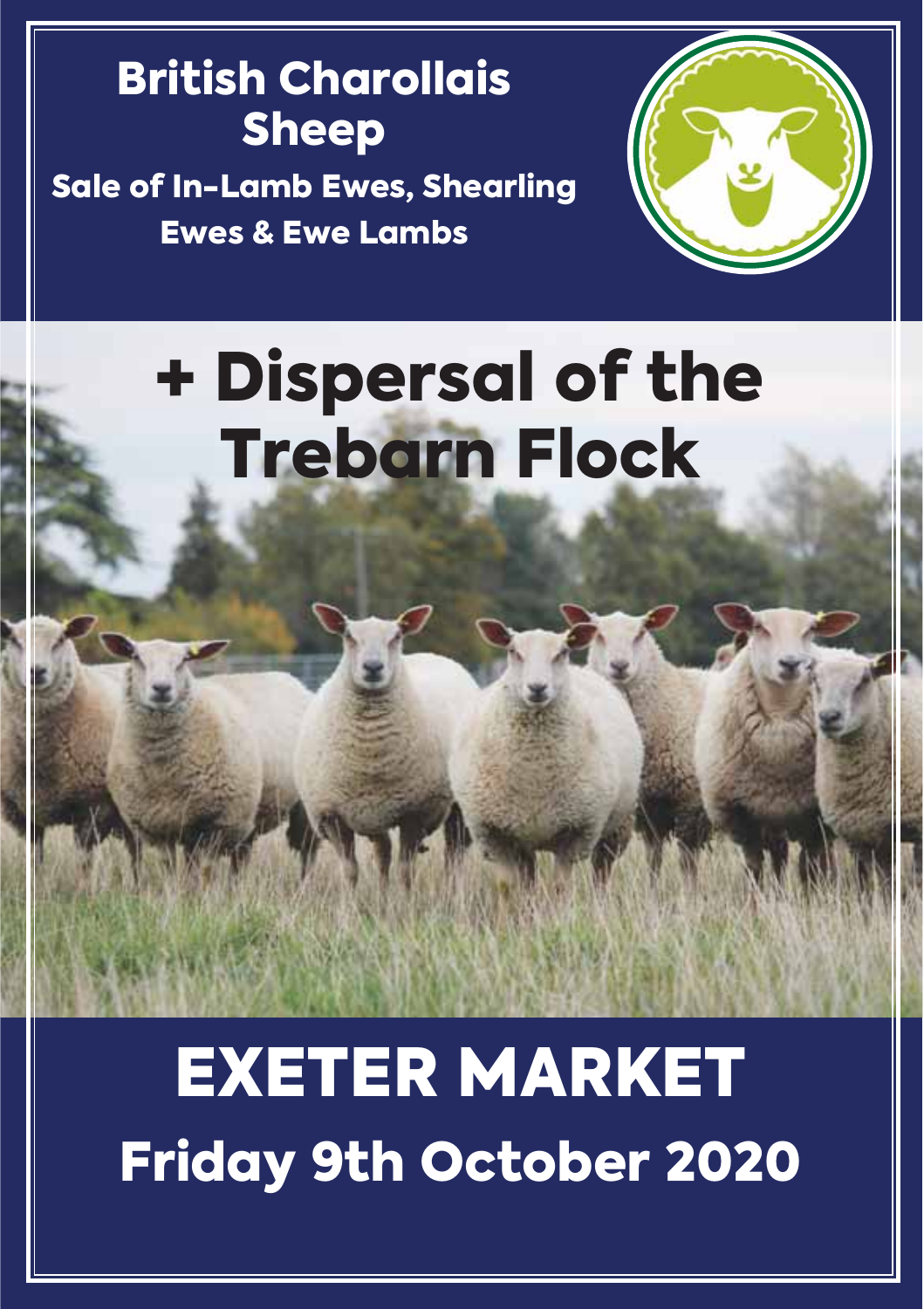## *Catalogue for a* **Sale of Pedigree Charollais Females**

**Held under the auspices of the British Charollais Sheep Society**

# **EXETER**

# *59 - HEAD*

*23 In-lamb Ewes,* 18 **Ewe Lambs** *18 Ewe Lambs*

**FRIDAY 9TH OCTOBER Sale 12.30**

**Auctioneers Kivells EXETER LIVESTOCK MARKET Matford Park Road, Exeter EX2 8FD Tel: 01392 251261**

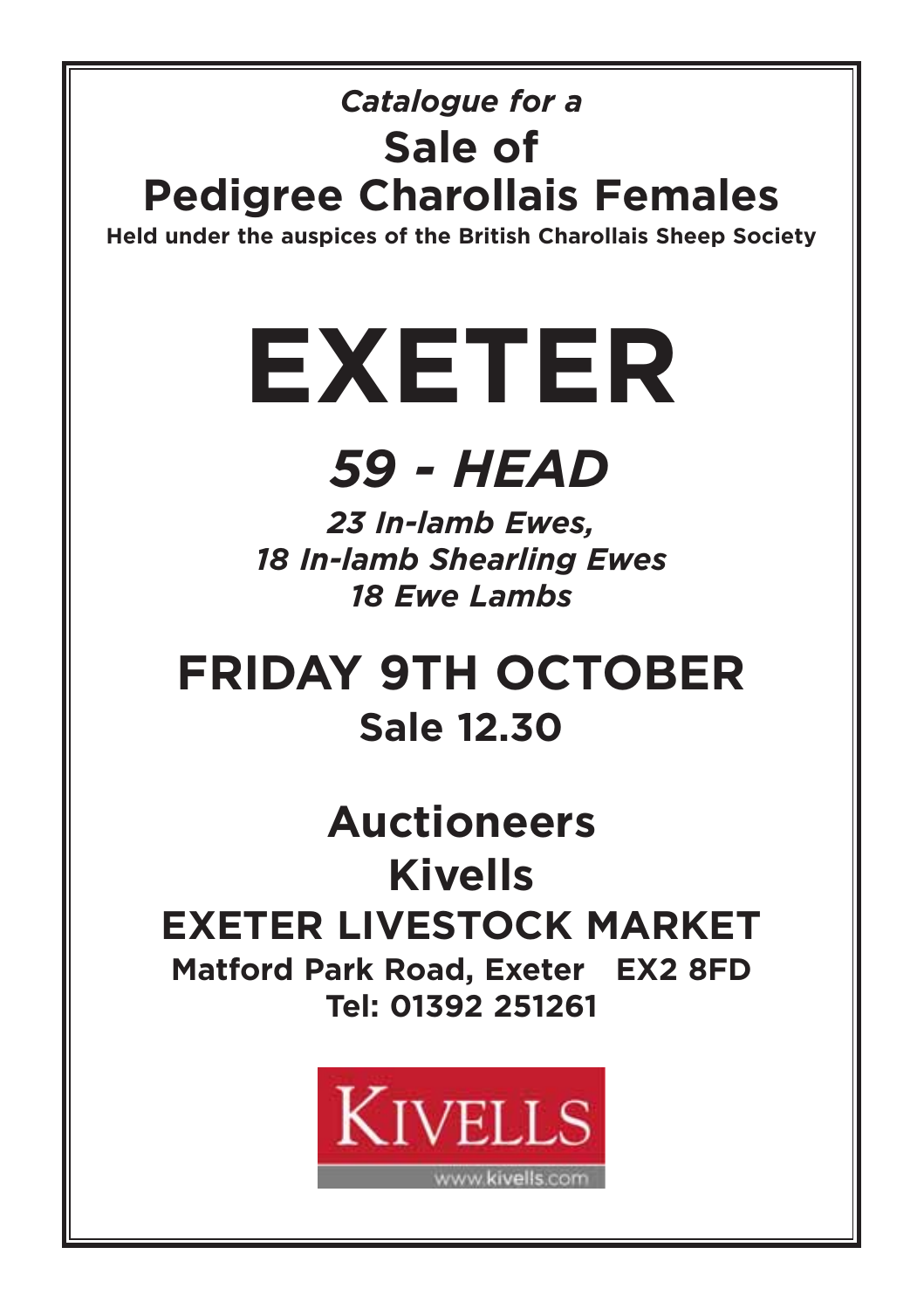## **General Information**

**ARRIVAL** All sheep must arrive in the market between 7.00 a.m. & 8.00am on the sale day - in time for scanning and inspection.

**IDENTIFICATION** All sheep must have been identified with their individual BCSS identification in accordance with current BCSS rules. All sheep must also have a tag with their UK holding number.

**BIOSECURITY** Intending purchasers are requested to have livestock vehicles cleansed and disinfected. Please be aware of current regulations at time of sale.

**LICENCES** Vendors are responsible for obtaining their movement licences prior to the sale. **The Market Holding No is 10/463/8061-01**

**MAEDI VISNA** All vendors must ensure that a fully completed MV certificate accompanies their sheep to the sale, except for those in the Non-MV section.

**METHOD OF SALE** All sheep will be sold in guineas.

**CONDITIONS OF SALE** All sheep will be sold subject to the Conditions of Sale of the British Charollais Sheep Society and to the Auctioneer's General Conditions of Sale, which are available in the Auctioneer's office.

**MINIMUM SELLING PRICES -** General minimum selling prices will apply to all sales held under the auspices of the British Charollais Sheep Society. The minimum selling prices are as shown below:- Inh-lamb ewes - 200 gns, In-lamb shearling ewes - 300 gns, lambs - 200gns. These do not apply to the dispersal part of the sale.

**SCANNING RESULTS** All ewes will have been scanned on the day and the results will be available on sale day. This in no way guarantees the number of lambs at birth. If any female sheep which is described in the catalogue or at the time of sale as being "scanned in lamb" or in lamb proves not to have been in lamb at the time of sale and within 7 days after the day of sale the Purchaser gives written notice to the auctioneers of his intention to return the animal supported by a veterinary surgeon's certificate that such sheep has proved not to have been in lamb then the purchaser may return such sheep to the vendor.

#### **PEDIGREE & SCRAPIE GENOTYPE CERTIFICATE**

Pedigree Certificates will be available at the Auction Mart Office on the day of the sale. All sheep in the sale are Full Pedigree Registered.

**SCRAPIE GENOTYPE RESULTS** The Scrapie Genotype results listed in this catalogue are guaranteed to be correct by the person whose name appears as the Vendor in the catalogue. Whilst the Society will make all possible effort to provide purchasers with the correct information, neither they nor the auctioneers can in any way be held responsible for any error or ommission of information.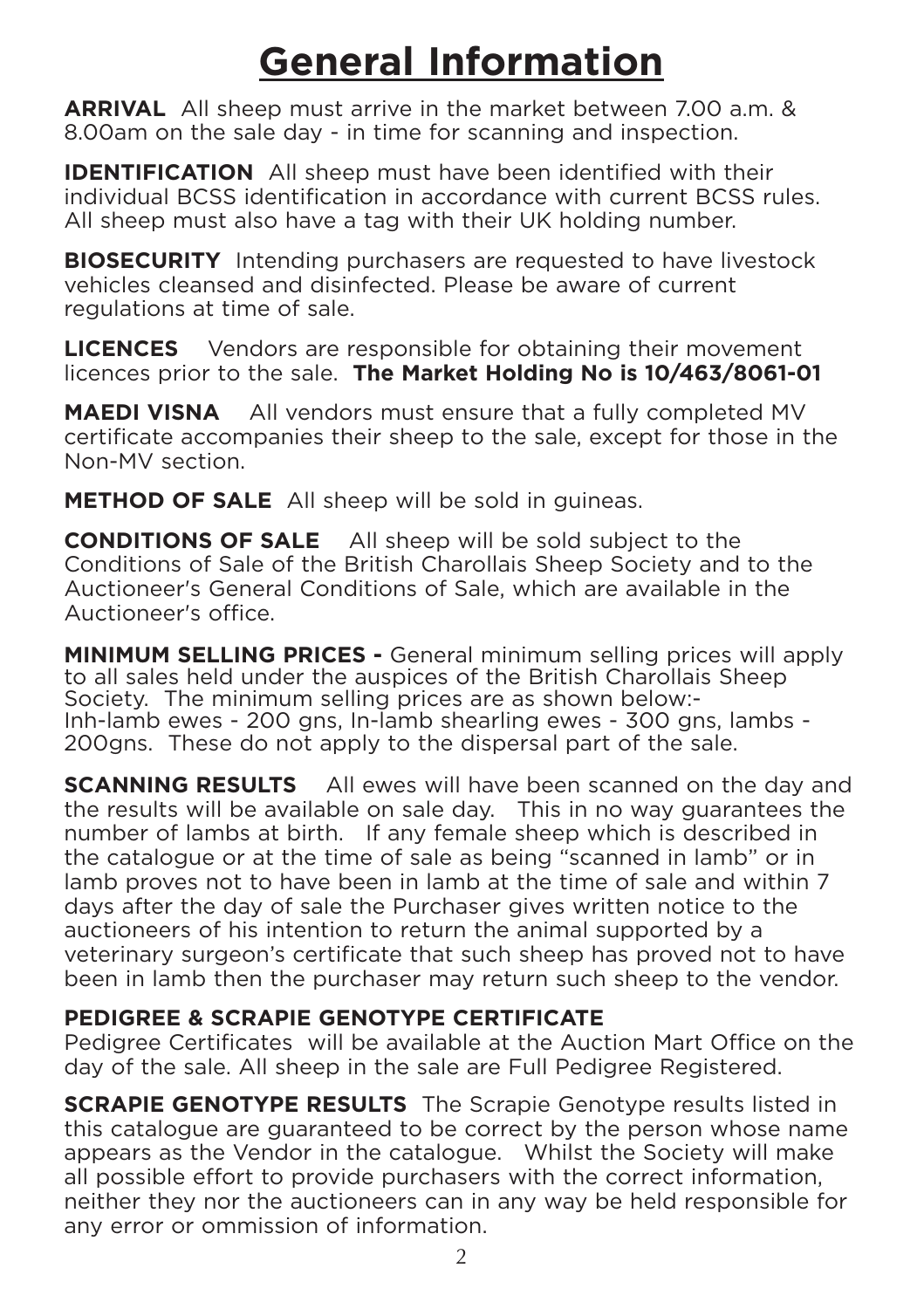## CORONAVIRUS MARKET UPDATE

It is now a mandatory Government requirement that everyone attending our Livestock Market wears a face covering.

Please make sure you bring and wear one.

There is no access for purchasers to the market pennage via the loading bays.

Access is only permitted via the main market entrance where hands must be sanitised

- Social distancing guidelines must be adhered to
- Only one seller per business should stay and see their stock sold
- No social visits can be permitted. Active buyers and sellers only

Strict social distancing rules **MUST** be adhered to and specific Market rules will apply.

Please contact the auctioneers for more details. Please note only active buyers will be permitted in the sale rings.

> **For more information about joining the Charollais Sheep Society contact :- Youngmans Road, Wymondham, Norfolk NR18 0RR Tel : 01953 603335**

**Email : office@charollaissheep.com or visit our website www.charollaissheep.com**

## **SPECIAL OFFER**

**JOIN NOW AND GET 3 MONTHS FREE! Your next subscription will not be due until 1st Jan 2022**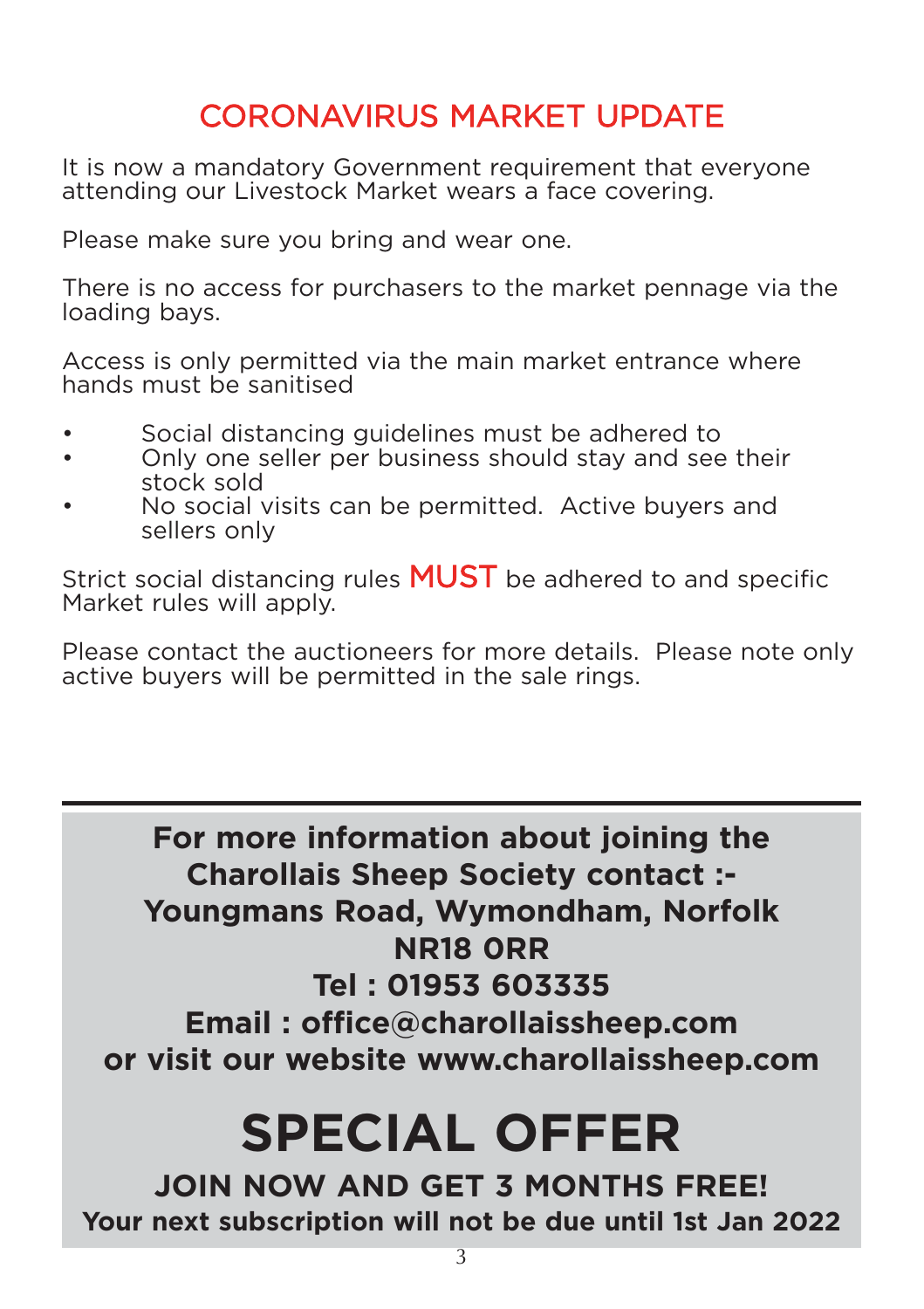## INDEX TO CONSIGNORS

|                                                                                     |            | III IAIIIU EWES<br><b>Shig Ewes</b> | EWE LAIIIUS |
|-------------------------------------------------------------------------------------|------------|-------------------------------------|-------------|
| <b>BURROUGH, GERALD</b><br>Sheldon Grange, Dunkeswell, Honiton<br>Tel: 01823 680565 | <b>XNR</b> |                                     | $12 - 21$   |
| <b>NEWTH, TOM</b><br>3 West Park, Castle Cary, Somerset<br>Tel: 07402 919827        | <b>WSG</b> | 1 - 4<br>$5 - 11$                   |             |
| <b>OSBORNE, JOHN</b><br>Tobarn, Jacobstow, Bude<br>Tel: 01840 230354                | <b>YPD</b> | $22 - 40$ $52 - 59$<br>41 - 51      |             |

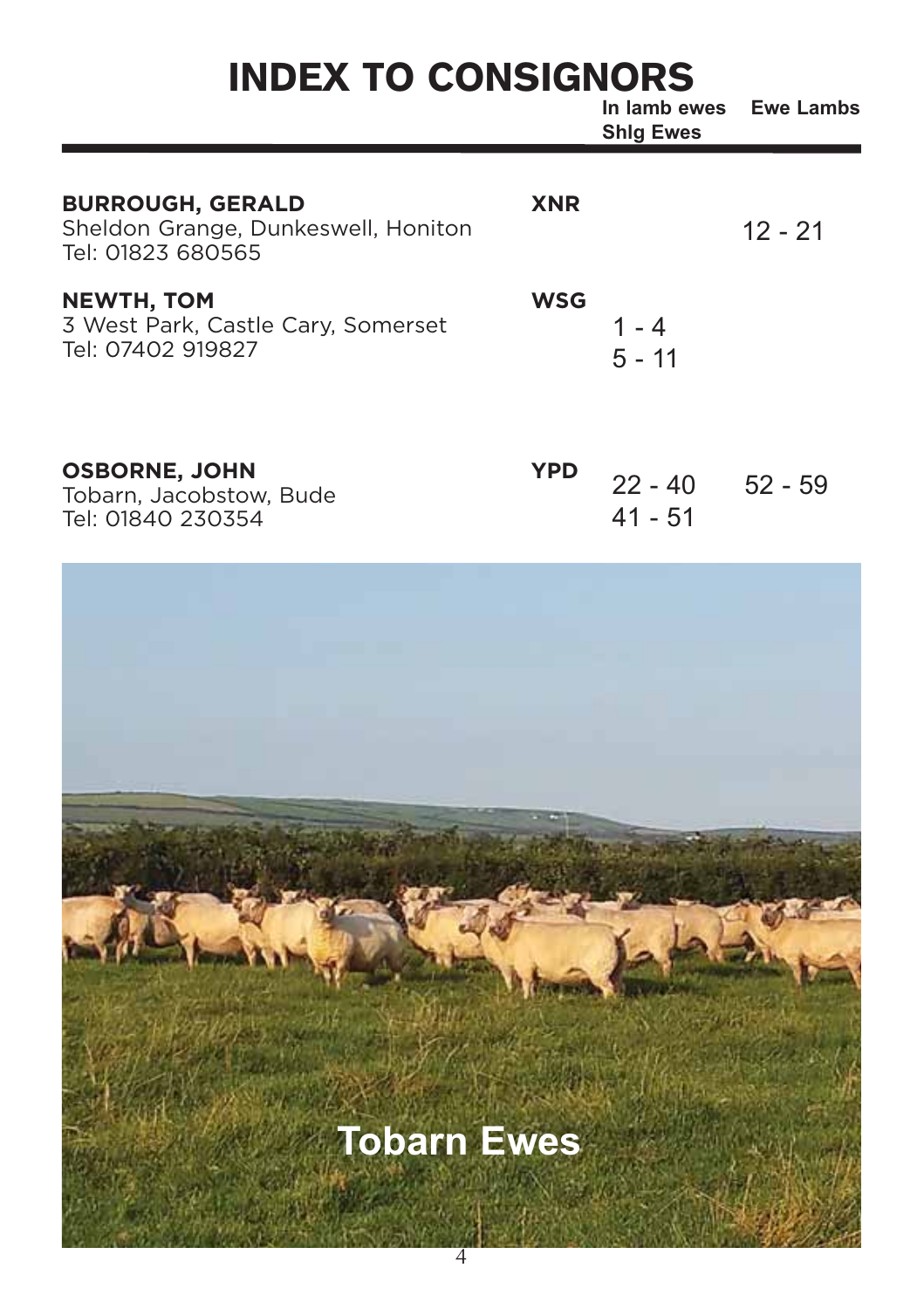## *Signet Performance Recording New Charollais Benchmark for 2020*

*Rebasing -* EBVs and indexes have been rebased and are expressed relative to the average animal in 2010.

*Weight Adjusted Traits -* Please note that all traits marked \* are now weight adjusted. This means that EBVs are a better prediction of carcase composition at a fixed weight. Example A ram with a muscle depth EBV of +2mm is estimated to produce lambs with loin depths 1mm deeper at a fixed weight than a ram with an EBV of 0.

|                                      | 5%      | 10%     | Bottom Bottom Bottom<br>25% | Avg     | Top<br>25% | Top<br>10% | Top<br>5% |
|--------------------------------------|---------|---------|-----------------------------|---------|------------|------------|-----------|
| Maternal Ability<br>EBV (kg)         | $-0.64$ | $-0.40$ | $-0.01$                     | 0.43    | 0.87       | 1.26       | 1.50      |
| Litter Size Born<br>EBV (%)          | $-0.08$ | $-0.06$ | $-0.03$                     | 0.00    | 0.03       | 0.06       | 0.08      |
| Eight Week Weight<br>EBV (kg)        | $-0.58$ | $-0.20$ | 0.43                        | 1.13    | 1.83       | 2.46       | 2.84      |
| Scan Weight EBV<br>(kg)              | $-1.55$ | $-0.56$ | 1.11                        | 2.97    | 4.83       | 6.50       | 7.49      |
| Muscle Depth EBV<br>(mm)             | $-0.78$ | $-0.43$ | 0.15                        | 0.80    | 1.45       | 2.03       | 2.38      |
| Fat Depth EBV<br>(mm)                | $-0.74$ | $-0.60$ | $-0.35$                     | $-0.07$ | 0.21       | 0.46       | 0.60      |
| Lean Weight EBV<br>(kg)              | $-0.22$ | $-0.13$ | 0.04                        | 0.22    | 0.40       | 0.57       | 0.66      |
| Fat Weight EBV<br>(kg)               | $-0.67$ | $-0.55$ | $-0.36$                     | $-0.14$ | 0.08       | 0.27       | 0.39      |
| <b>Gigot Muscularity</b><br>EBV (mm) | $-2.70$ | $-2.08$ | $-1.05$                     | 0.10    | 1.25       | 2.28       | 2.90      |
| Maternal Index                       | 56      | 79      | 119                         | 162     | 206        | 245        | 269       |
| <b>Terminal Sire</b><br><b>Index</b> | 68      | 93      | 135                         | 182     | 229        | 271        | 296       |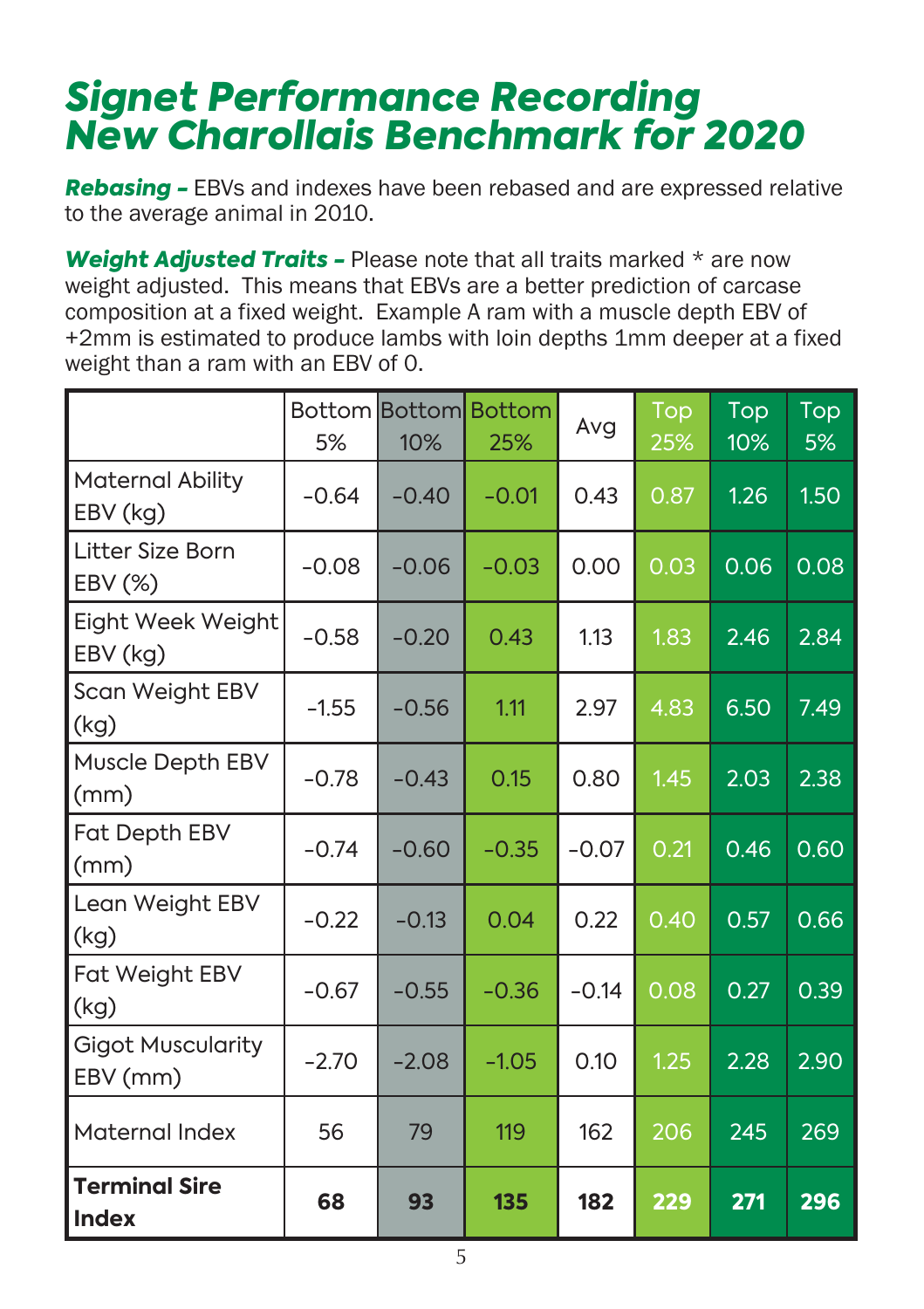### **Ewes**

#### **MR TOM NEWTH (PRESTLEIGH)**

#### LOT 1 PRESTLEIGH 18WSG00379 (UK0354357/00379)

SINGLE 15/01/2018 Sire: Castellau Smarty Pants (17TZ01752) SS: Castellau Rockafella (16TZ01381) Dam: Prestleigh (15WSG00368) **DS: Banwy (13XXS00287)** Al'd 7<sup>th</sup> July to Ballyhunsley Victorious (20XSR01052) - scanning details at sale.

#### LOT 2 PRESTLEIGH 16WSG00062 (UK0354357/00062)

SINGLE 27/12/2015 Sire: Glyn Coch (14XCA00523)<br>Dam: Prestleigh (14WSG00052) **SS:** Wrenvale Iviau 4 LWD (12WAK00305)<br> **DS:** Abbascombe Malcum (12WAK00305) SS: Wrenvale Mad 4 Ewe (12XGY00118) Al'd  $7<sup>th</sup>$  July to Boyo Toy Story (18XHE00427) – scanning details at sale.

#### LOT 3 PRESTLEIGH 18WSG00376 (UK0354357/00376)

SINGLE 15/01/2018 Sire: Castellau Smarty Pants (17TZ01752) SS: Castellau Rockafella (16TZ01381) Dam: Wolston (14UA00464) **DS:** Glyn Coch Ivanhoe (0XCA8003) Al'd  $7<sup>th</sup>$  July to Boyo Toy Story (18XHE00427) – scanning details at sale.

LOT 4 PRESTLEIGH 16WSG00029 (UK0354357/00029)

**TWIN** 13/12/2015 Sire: Glvn Coch (14XCA00562) SS: Logie Durno Magnum (12ZNN04424) Dam: Prestleigh (14WSG00032) **DS:** Abbascombe Malcum (12WAK00305) Al'd  $7<sup>th</sup>$  July to Boyo Toy Story (18XHE00427) – scanning details at sale.

### **Shearling Ewes**

#### **MR TOM NEWTH (PRESTLEIGH)**

LOT 5 PRESTLEIGH 19WSG00658 (UK0354357/00658)

**TWIN** 01/01/2019 Sire: Boyo Toy Story (18XHE00427) SS: Aberkinsey Nitrogen (13YBJ00437) Dam: Prestleigh (13WSG00018) **DS:** Logie Durno Jeeves (0ZNN9125) Al'd 7<sup>th</sup> July to Boyo Untouchable (19XHE00534) - scanning details at sale.

#### LOT 6 PRESTLEIGH 19WSG00688 (UK0354357/00688)

SINGLE 01/01/2019

SS: Aberkinsey Nitrogen (13YBJ00437) Sire: Bovo Tov Story (18XHE00427) Dam: Prestleigh (16WSG00062) DS: Glyn Coch (14XCA00523)

Al'd 7<sup>th</sup> July to Boyo Untouchable (19XHE00534) - scanning details at sale.

#### LOT 7 PRESTLEIGH 19WSG00711 (UK0354357/00711)

QUAD 15/01/2019

Sire: Boyo Toy Story (18XHE00427) SS: Aberkinsey Nitrogen (13YBJ00437) Dam: Tullvear (14QY01344) **DS:** (13P530035) Al'd 7<sup>th</sup> July to Ballyhunsley Victorious (20XSR01052) - scanning details at sale.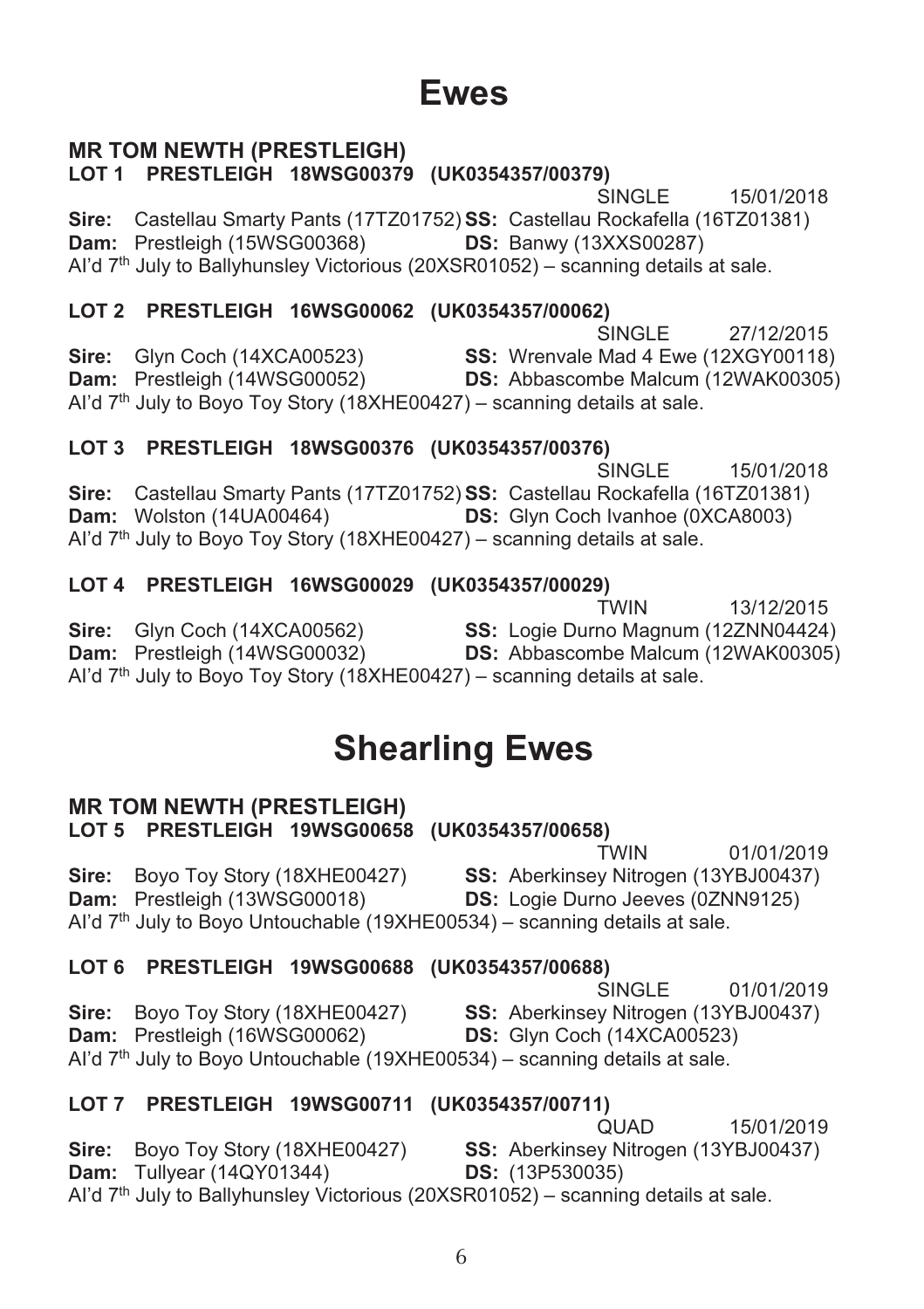#### Sire: Boyo Toy Story (18XHE00427) SS: Aberkinsey Nitrogen (13YBJ00437) Dam: Prestleigh (14WSG00036) **DS: Prestleigh Maximus (12WSG00008)** Al'd  $7<sup>th</sup>$ , July to Ballyhunsley Victorious (20XSR01052) – scanning details at sale. LOT 9 PRESTLEIGH 19WSG00669 (UK0354357/00669) **TWIN** 01/01/2019 Sire: Bovo Tov Story (18XHE00427) SS: Aberkinsey Nitrogen (13YBJ00437) Dam: Glyn Coch (15XCA00674) DS: Wrenvale Mad 4 Ewe (12XGY00118) Al'd 7<sup>th</sup> July to Boyo Untouchable (19XHE00534) - scanning details at sale. LOT 10 PRESTLEIGH 19WSG00673 (UK0354357/00673) SINGLE 01/01/2019 Sire: Bovo Tov Story (18XHE00427) SS: Aberkinsey Nitrogen (13YBJ00437) Dam: Wolston (14UA00464) DS: Glyn Coch Ivanhoe (0XCA8003) Al'd 7<sup>th</sup> July to Boyo Untouchable (19XHE00534) - scanning details at sale.

#### LOT 11 PRESTLEIGH 19WSG00684 (UK0354357/00684)

LOT 8 PRESTLEIGH 19WSG00667 (UK0354357/00667)

SINGLE 01/01/2019 Sire: Boyo Toy Story (18XHE00427) **SS: Aberkinsey Nitrogen (13YBJ00437)** Dam: Knighton (14YXR00778) **DS:** Gyffin Knockout (1XWE0003) Al'd  $7<sup>th</sup>$  July to Ballyhunsley Victorious (20XSR01052) – scanning details at sale.

### **Ewe Lambs**

#### **MR G F BURROUGH (SHELDON)**

All on the Heptavac system

 $\overline{23}$ 

#### LOT 12 SHELDON 20XNR01070 (UK0363280/01070)

**TRIPLET** 04/12/2019 CO. Faultice Oceans: (44DO04050)

 $-0.08$ 

 $-0.14$ 

SINGLE

01/01/2019

| Sire:   |     |             | Foulrice Shimon (17DG07358)      |         |             |                    |                 | <b>SS:</b> Foulrice Osprey (14DG04650) |                     |
|---------|-----|-------------|----------------------------------|---------|-------------|--------------------|-----------------|----------------------------------------|---------------------|
|         |     |             | <b>Dam:</b> Sheldon (16XNR00773) |         |             |                    |                 | <b>DS:</b> Foulrice Omar (14DG04331)   |                     |
| Adj Wgt | Age | Scan<br>Wat | Mscle<br>Dep                     | Fat Dep | 8 Wk<br>EBV | Scan<br><b>EBV</b> | Mscl<br>Dot EBV | Fat Dpt<br><b>EBV</b>                  | Giaot<br><b>EBV</b> |

 $1.28$ 

 $3.35$ 

#### LOT 13 SHELDON 20XNR01089 (UK0363280/01089)

**TRIPLET** 19/12/2019

Sire: Foulrice Shimon (17DG07358) Dam: Sheldon (15XNR00545)

SS: Foulrice Osprey (14DG04650) DS: Foulrice Omar (14DG04331)

 $0.49$ 

| Dan.    |     |             | <u>UIIGIUUII LIVAINTUUTTU</u> |         |             |             |                 | <b>DU.</b> TUGING UNIGHT THOUTS IT |              |                            |
|---------|-----|-------------|-------------------------------|---------|-------------|-------------|-----------------|------------------------------------|--------------|----------------------------|
| Adj Wgt | Age | Scan<br>Wgt | <b>Mscle</b><br>Dep           | Fat Dep | 8 Wk<br>EBV | Scan<br>EBV | Mscl<br>Dot EBV | Fat Dpt<br><b>EBV</b>              | Gigot<br>EBV | <b>INDEX</b><br><b>EBV</b> |
| 25.10   |     |             |                               |         | .47         | ، ، ، ب     |                 | $-0.19$                            | $-0.10$      | 181.58                     |

#### LOT 14 SHELDON 20XNR01083 (UK0363280/01083)

06/12/2019 SINGLE

**INDEX** FRV

176.02

Sire: Loosebeare Tornado (18XWD09300) SS: Loosebeare Perfect (15XWD05388) Dam: Sheldon (17XNR00809) **DS: Foulrice Roderick (16DG05959)** 

| Adi Wat | Age | Scan<br>Wgt | Mscle<br>Dep | Fat Dep | 8 Wk<br>EB\ | Scan<br>EBV    | Msci<br>Dpt<br>EBV | Fat<br>Dpt<br><b>EBV</b> | Gigot<br><b>EBV</b> | <b>INDEX</b><br>EBV |
|---------|-----|-------------|--------------|---------|-------------|----------------|--------------------|--------------------------|---------------------|---------------------|
| 25.70   |     |             |              |         | 1.69        | $\sim$<br>۰. ت | 1.52               | 0.37                     | 0.03                | 212.88              |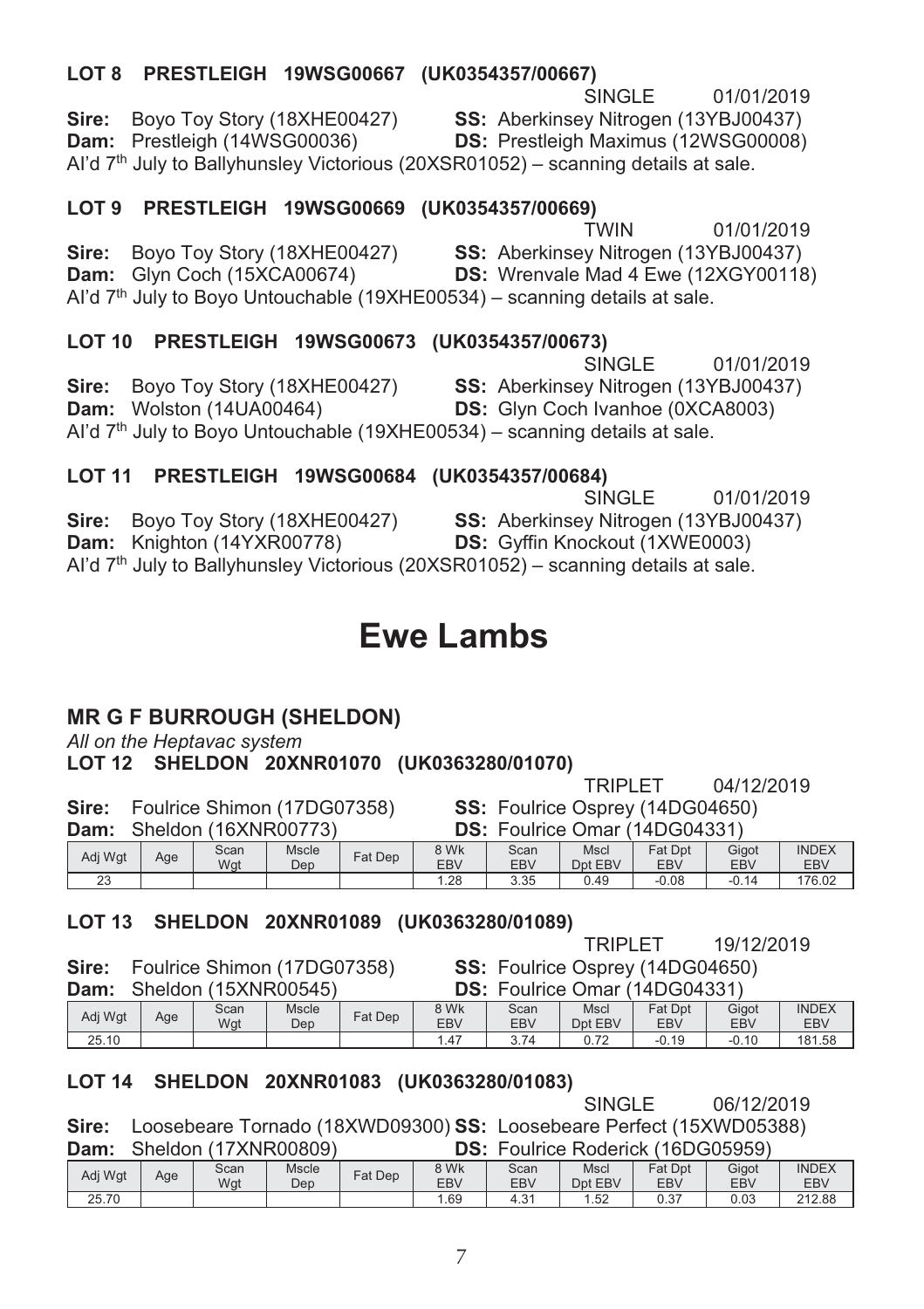#### LOT 15 SHELDON 20XNR01067 (UK0363280/01067)

Sire: Loosebeare Tornado (18XWD09300) SS: Loosebeare Perfect (15XWD05388) Dam: Sholdon (17YND00807) DS: Foulrice Roderick (16DG05959)

| ------  | -------- |      | .            |                | ---        |      | ---------------- |         |            |              |
|---------|----------|------|--------------|----------------|------------|------|------------------|---------|------------|--------------|
| Adj Wgt | Age      | Scan | <b>Mscle</b> | <b>Fat Dep</b> | 8 Wk       | Scan | Mscl             | Fat Dpt | Gigot      | <b>INDEX</b> |
|         |          | Wgt  | Dep          |                | <b>EBV</b> | EBV  | Dpt EBV          | EBV     | <b>EBV</b> | <b>EBV</b>   |
| 18.20   |          |      |              |                | 0.35       | 0.95 | 0.88             | 0.03    | 0.53       | 135.96       |

#### LOT 16 SHELDON 20XNR01058 (UK0363280/01058)

Sire: Foulrice Shimon (17DG07358) Dam: Sheldon (15XNR00530)

| <b>SS:</b> Foulrice Osprey (14DG04650) |  |
|----------------------------------------|--|
| <b>DS:</b> Foulrice Omar (14DG04331)   |  |

**TWIN** 

**TWIN** 

| Adj Wgt | Age | Scan<br>Wgt | Mscle<br>Dep | $Fat$ Dep | 8 Wk<br>EB\      | Scan<br>EBV | Mscl<br><b>EBV</b><br>Dpt | Fat<br>Dpt<br><b>EBV</b> | Gigot<br><b>EBV</b> | <b>INDEX</b><br>EBV |
|---------|-----|-------------|--------------|-----------|------------------|-------------|---------------------------|--------------------------|---------------------|---------------------|
| 21.40   |     |             |              |           | 0.47<br><u>.</u> | 5.50        | 0.06                      | 0.15                     | $-0.08$             | 202.48              |

#### LOT 17 SHELDON 20XNR01088 (UK0363280/01088)

Sire: Foulrice Shimon (17DG07358)

**SS:** Foulrice Osprey (14DG04650)

TRIPI FT

|  | Dam: Sheldon $(15XNR00545)$ |  |
|--|-----------------------------|--|

Adj Wgt

 $24.20$ 

Age

|             | ነ (15XNR00545)      |         |             |             |                 | <b>DS:</b> Foulrice Omar (14DG04331) |              |                     |
|-------------|---------------------|---------|-------------|-------------|-----------------|--------------------------------------|--------------|---------------------|
| Scan<br>Wgt | <b>Mscle</b><br>Dep | Fat Dep | 8 Wk<br>EBV | Scan<br>EBV | Mscl<br>Dot EBV | Fat Dpt<br>EBV                       | Gigot<br>EBV | <b>INDEX</b><br>EBV |
|             |                     |         | 36          | 347         |                 | -0 19                                | $-0.10$      | 176.67              |

#### **LOT 18** SHELDON 20XNR01071 (UK0363280/01071)

Sire: Foulrice Shimon (17DG07358) Dam: Sheldon (16XNR00773)

SS: Foulrice Osprey (14DG04650) DS: Foulrice Omar (14DG04331)

| Adj Wgt | Age | Scan<br>Wgt | Mscle<br>Dep | Fat Dep | <b>RWK</b><br>EBV | Scan<br><b>EBV</b> | Mscl<br>Dpt EBV | <b>Fat Dpt</b><br><b>EBV</b> | Gigot<br><b>EBV</b> | <b>INDEX</b><br>EBV |
|---------|-----|-------------|--------------|---------|-------------------|--------------------|-----------------|------------------------------|---------------------|---------------------|
| 24.40   |     |             |              |         | .54               | 3.98               | 0.49            | $-0.08$                      | $-0.14$             | 187.32              |

#### LOT 19 SHELDON 20XNR01051 (UK0363280/01051)

Sire: Foulrice Shimon (17DG07358)  $\sim$   $\sim$  $(15)$ 

**SINGLE** SS: Foulrice Osprey (14DG04650)  $\sim$  $\sim$ . . . . *. .* . . . . .

| <b>Dam:</b> |     | SNEIGON (19XNRUU393) |                     |         | :כע         |             | Givncoch Oscar  | (1480A00484)          |              |                            |
|-------------|-----|----------------------|---------------------|---------|-------------|-------------|-----------------|-----------------------|--------------|----------------------------|
| Adj Wgt     | Age | Scan<br>Wgt          | <b>Mscle</b><br>Dep | Fat Dep | 8 Wk<br>EBV | Scan<br>EBV | Mscl<br>Dpt EBV | Fat Dpt<br><b>EBV</b> | Gigot<br>EBV | <b>INDEX</b><br><b>EBV</b> |
| 25.90       |     |                      |                     |         | .25         | 2.94        | 0.43            | 0.06                  | 0.28         | 171.33                     |

#### LOT 20 SHELDON 20XNR01059 (UK0363280/01059)

**TWIN** 03/12/2019

Sire: Foulrice Shimon (17DG07358)

Dam: Sheldon (15XNR00530)

SS: Foulrice Osprey (14DG04650)  $\overline{D}$ S. Foulrice Omar (14DG04331)

**TWIN** 

| -----   |     |             | <u> UNUMUN I IUZITI VUUUUU I</u> |         | ----        |                |                 |                       |              |                     |
|---------|-----|-------------|----------------------------------|---------|-------------|----------------|-----------------|-----------------------|--------------|---------------------|
| Adj Wgt | Age | Scan<br>Wgt | <b>Mscle</b><br>Dep              | Fat Dep | 8 Wk<br>EBV | Scan<br>EBV    | Mscl<br>Dpt EBV | Fat Dpt<br><b>EBV</b> | Gigot<br>EBV | <b>INDEX</b><br>EBV |
| 20.10   |     |             |                                  |         | 70          | $\sim$<br>4.3, | 0.06            |                       | $-0.08$      | 182.31              |

#### LOT 21 SHELDON 20XNR01061 (UK0363280/01061)

| Sire:   |     |      | Foulrice Shimon (17DG07358) |         | <b>SS:</b> Foulrice Osprey (14DG04650) |                                        |         |            |            |              |  |
|---------|-----|------|-----------------------------|---------|----------------------------------------|----------------------------------------|---------|------------|------------|--------------|--|
|         |     |      | Dam: Sheldon (15XNR00548)   |         |                                        | <b>DS:</b> Glyncoch Oscar (14XCA00484) |         |            |            |              |  |
| Adj Wgt | Age | Scan | Mscle                       | Fat Dep | 8 Wk                                   | Scan                                   | Mscl    | Fat Dpt    | Gigot      | <b>INDEX</b> |  |
|         |     | Wat  | Dep                         |         | <b>EBV</b>                             | EBV                                    | Dpt EBV | <b>EBV</b> | <b>EBV</b> | <b>EBV</b>   |  |
| 21.40   |     |      |                             |         | 1.59                                   | 3.91                                   | 0.17    | 0.02       | 0.28       | 180.84       |  |

04/12/2019

03/12/2019

19/12/2019

02/12/2019

03/12/2019

176.67

**TRIPLET** 04/12/2019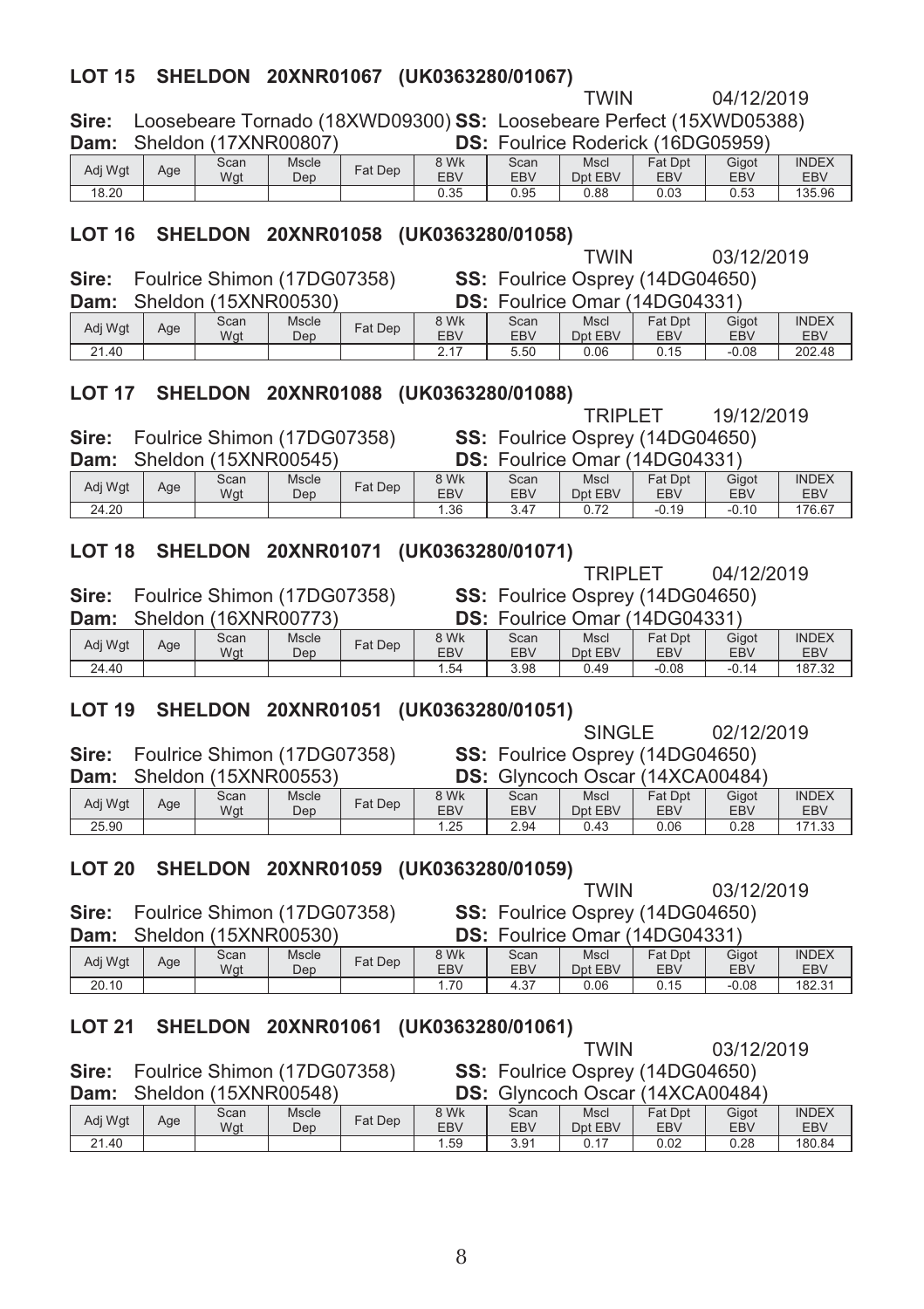#### **Trebarn Flock Dispersal**

The first 2 Charollais females were bought in 1993 from Mr Richardson Newquay. The flock was added to slowly over the years.

The 2 influential rams used over the years were Penrhos Ibanez and Abryn Nugget and there are many ewes with these rams in their pedigrees.

The flock has shown at many local and county shows. 14YPD00365 Trebarn Terry has been very successful winning many breeds and Interbreeds in her 4 years on the show team. Her full sister 15YPD00419 is also in the sale - both are by Arbryn Nugget and have length and conformation.

Most recently **Foulrice Rachamin** has been used and I have been really pleased how he has performed in the flock.

Bronwydd Undeniable has been used last year and has left very consistent progeny. This ram was purchased in partnership with Tom Nancekivell in 2019 for £2.400. All ewes were AI'd to him on the 9th July and have been running with him since then

Ewe lambs were shorn in May. The flock will be presented untrimmed.

#### **Ewes**

#### N P & J R OSBORNE (TREBARN)

#### LOT 22 TREBARN 14YPD00365 (UK0382180/00365)

TRIPI FT 04/12/2013

Sire: Arbryn Nugget (13WRF00184) Dam: Trebarn (1YPD0010)

SS: Loanhead Liberator (11WNC03170) **DS:** Elmwick Hanvester (0DO7090)

| <b>Pail</b> . |     |             |                     | <b>DU.</b> LIIIWIUN HUI YUJUI TUD GI UJUI |             |             |                 |                |              |                     |  |  |
|---------------|-----|-------------|---------------------|-------------------------------------------|-------------|-------------|-----------------|----------------|--------------|---------------------|--|--|
| Adj Wgt       | Age | Scan<br>Wgt | <b>Mscle</b><br>Dep | Fat Dep                                   | 8 Wk<br>EB\ | Scan<br>EBV | Mscl<br>Dpt EBV | Fat Dpt<br>EBV | Gigot<br>EB\ | <b>INDEX</b><br>EBV |  |  |
|               |     |             |                     |                                           | 0.07        |             | $-0.42$         |                | $-0.70$      | 91.69               |  |  |

#### LOT 23 TREBARN 14YPD00381 (UK0382180/00381)

Sire: Arbryn Nugget (13WRF00184)

SINGLE. 07/12/2013 SS: Loanhead Liberator (11WNC03170)

Dam: Mounstephen (0XTM9010)

DS: Mounstephen Hi-Fi (0XTM7012)

| Adj Wgt | Age | Scan<br>Wgt | <b>Mscle</b><br>Dep | Fat Dep | 8 Wk<br>EBV | Scan<br>EBV | Mscl<br>EBV<br><b>D</b> nt | Fat Dpt<br>EBV | Gigot<br>EB\ | <b>INDEX</b><br><b>EBV</b> |
|---------|-----|-------------|---------------------|---------|-------------|-------------|----------------------------|----------------|--------------|----------------------------|
|         |     |             |                     |         | . 36        | 3.49        | $-0.26$                    | $-0.32$        | $-0.4$       | 157.12                     |

#### LOT 24 TREBARN 15YPD00401 (UK0382180/00401)

Sire: Arbryn Nugget (13WRF00184)  $Dam:$  Trebarn (12YPD00215)

SINGLE. 01/12/2014 SS: Loanhead Liberator (11WNC03170)  $\alpha$ 

|  |  |  |  | <b>DS:</b> Mortimer Jazzy Jeff (0HH9095 |
|--|--|--|--|-----------------------------------------|
|--|--|--|--|-----------------------------------------|

| -------- | .   | -------     | --------            |         |                   | _ _ _ _ _ _ _ _ _ _ _ _ _ _ _ _ _ _ _ _ |                 | - - - -        | - - - - -    |                            |
|----------|-----|-------------|---------------------|---------|-------------------|-----------------------------------------|-----------------|----------------|--------------|----------------------------|
| Adj Wgt  | Age | Scan<br>Wat | <b>Mscle</b><br>Dep | Fat Dep | <b>SWK</b><br>EBV | Scan<br><b>EBV</b>                      | Mscl<br>Dpt EBV | Fat Dpt<br>EBV | Gigot<br>EB\ | <b>INDEX</b><br><b>EBV</b> |
| 25.80    | 163 | 45          | 32.05               | 3.90    | $-0.49$           | .47                                     | 0.85            | 0.50           | $-0.54$      | 114.64                     |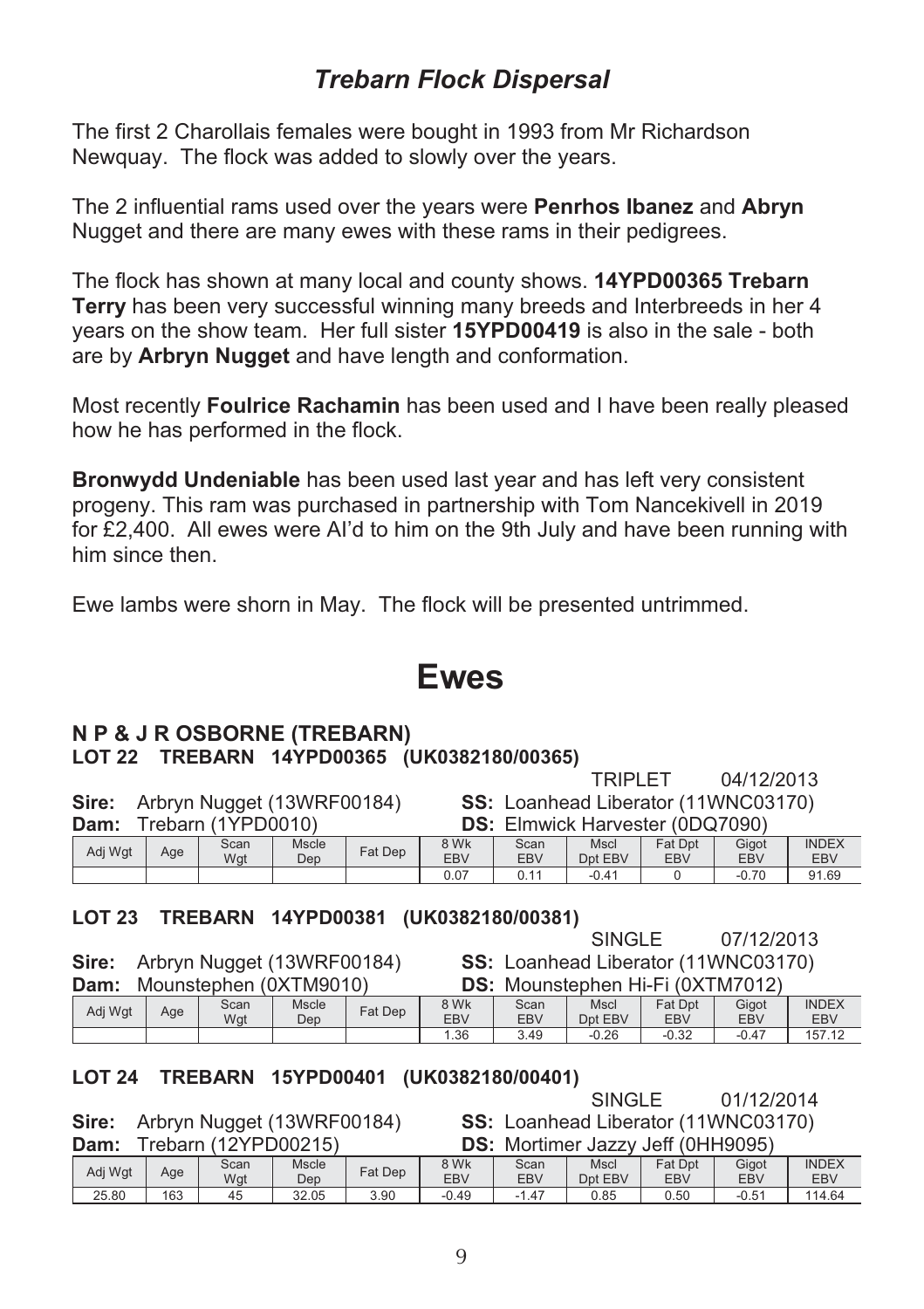#### LOT 25 TREBARN 15YPD00419 (UK0382180/00419)

**TWIN** 02/12/2014

Sire: Arbryn Nugget (13WRF00184)  $D_{\text{max}}$ ,  $T_{\text{sub}}$   $\mu$   $\bar{\nu}$ 

#### SS: Loanhead Liberator (11WNC03170) **DC**. Elmuiek Henroctor (0DO7000)

| Daill.  |     | <u>IGUAILLITEUVUTUL</u> |                     |                                   | UJ.         |                    |                 | EIIIWICN FIALVESIEI (UDQ/U9U) |              |                     |
|---------|-----|-------------------------|---------------------|-----------------------------------|-------------|--------------------|-----------------|-------------------------------|--------------|---------------------|
| Adj Wgt | Age | Scan<br>Wgt             | <b>Mscle</b><br>Dep | Fat Dep                           | 8 Wk<br>EBV | Scan<br><b>EBV</b> | Mscl<br>Dpt EBV | <b>Fat Dpt</b><br><b>EBV</b>  | Gigot<br>EBV | <b>INDEX</b><br>EBV |
| 23.10   | 162 | 49.50                   | 30.28               | 0.27<br>$\epsilon$ . $\epsilon$ . | 0.93        | າາາ<br>2.32        | 0.09            | $-0.15$                       | $-0.70$      | 141.36              |

#### LOT 26 TREBARN 16YPD00485 (UK0382180/00485)

**TWIN** 01/12/2015 SS: Foulrice Eurostar (0DG4774)

Sire: Penrhos Ibanez (0YLK8020)  $T_{\text{roharn}}$  (12VDD00214)  $\sim$   $\sim$ 

| Dam:    |     |             | Trebarn (13YPD00314) |         |             | <b>DS:</b> Ash Charollais Filibuster (0YFD5002) |                 |                       |              |                     |
|---------|-----|-------------|----------------------|---------|-------------|-------------------------------------------------|-----------------|-----------------------|--------------|---------------------|
| Adj Wgt | Age | Scan<br>Wgt | Mscle<br>Dep         | Fat Dep | 8 Wk<br>EBV | Scan<br>EBV                                     | Mscl<br>Dot EBV | <b>Fat Dpt</b><br>EBV | Gigot<br>EBV | <b>INDEX</b><br>EBV |
| 20.30   | 162 | 47.50       | 28.53                | 4.73    | $-0.39$     | $-0.84$                                         | $-0.50$         | 0.51                  | 0.18         | 77.51               |

#### LOT 27 TREBARN 16YPD00500 (UK0382180/00500)

SINGLE 03/12/2015

Sire: Penrhos Ibanez (0YLK8020)

SS: Foulrice Eurostar (0DG4774)

Dam: Trebarn (13YPD00305)

D5002)

|  | <b>DS:</b> Ash Charollais Filibuster (0YF |  |
|--|-------------------------------------------|--|
|  |                                           |  |

| Adj Wgt | Age | Scan<br>Wgt | Mscle<br>Dep | Fat Dep    | 9 Wk<br><b>EBV</b> | Scan<br>EBV  | Mscl<br>EBV<br>Dpt | Fat<br>Dpt<br><b>EBV</b> | Gigot<br>EBV | <b>INDEX</b><br><b>EBV</b> |
|---------|-----|-------------|--------------|------------|--------------------|--------------|--------------------|--------------------------|--------------|----------------------------|
| 24.60   | 160 | 60          | 30.58        | E0<br>1.53 | .08                | ר ה<br>ں ے.ر | $-0.86$            | 0.36                     | 0.40         | 136.99                     |

#### LOT 28 TREBARN 16YPD00514 (UK0382180/00514)

**SINGLE** 

Sire: Penrhos Ibanez (0YLK8020) Dam: Trebarn (13YPD00319)

**SS: Foulrice Eurostar (0DG4774)** DS: Ash Charollais Filibuster (0YFD5002)

**SINGLE** 

| ------  | ------ | --          | --------            |         | __                 |                       |                 |                |              | --------            |
|---------|--------|-------------|---------------------|---------|--------------------|-----------------------|-----------------|----------------|--------------|---------------------|
| Adj Wgt | Age    | Scan<br>Wgt | <b>Mscle</b><br>Dep | Fat Dep | 3 Wk<br><b>EBV</b> | Scan<br>EBV           | Mscl<br>Dpt EBV | Fat Dpt<br>EBV | Gigot<br>EBV | <b>INDEX</b><br>EBV |
| 18.50   | 159    | 48.50       | 27.07               |         | $-0.06$            | $^{\circ}$ 44<br>U.II | .25             | 0.38           | 0.13         | 70.18               |

#### LOT 29 TREBARN 16YPD00553 (UK0382180/00553)

#### Sire: Trebarn (15YPD00407)

SS: Penrhos Ibanez (0YLK8020)

| Dam:<br>l rebarn (12YPD00211) |         |     |             |                     |         | DS:         |             |                 | Frebarn Lerov (11YPD00156) |              |                            |
|-------------------------------|---------|-----|-------------|---------------------|---------|-------------|-------------|-----------------|----------------------------|--------------|----------------------------|
|                               | Adj Wgt | Age | Scan<br>Wgt | <b>Mscle</b><br>Dep | Fat Dep | 8 Wk<br>EBV | Scan<br>EBV | Mscl<br>Dpt EBV | Fat Dpt<br>EBV             | Gigot<br>EBV | <b>INDEX</b><br><b>EBV</b> |
|                               | 24.50   | 89  | 36.50       | 28.24               | 2.70    | $-0.33$     | $-0.99$     | 0.53            | 0.49                       | $-0.14$      | 98.56                      |

#### LOT 30 BOULD 17CJ02962 (UK0283379/02962)

| <b>ARRIARR</b> Breeder: G Meyrick & Sons |     |                |                     |             | TWIN<br>09/01/2017 |                                            |                 |                       |                     |                     |
|------------------------------------------|-----|----------------|---------------------|-------------|--------------------|--------------------------------------------|-----------------|-----------------------|---------------------|---------------------|
| <b>Sire:</b> (0H138022)                  |     |                |                     |             |                    | <b>SS:</b> (0B43043)                       |                 |                       |                     |                     |
| <b>Dam:</b> Bould (15CJ01719)            |     |                |                     |             |                    | <b>DS:</b> Logie Durno Klaymore (1ZNN0091) |                 |                       |                     |                     |
| Adi Wat                                  | Age | Scan<br>Wat    | <b>Mscle</b><br>Dep | Fat Dep     | 8 Wk<br><b>EBV</b> | Scan<br>EBV                                | Mscl<br>Dpt EBV | Fat Dpt<br><b>EBV</b> | Giaot<br><b>EBV</b> | <b>INDEX</b><br>EBV |
| <b>25.70</b>                             | 157 | E <sub>A</sub> | 28A                 | <b>3 03</b> | 257                | 612                                        | 111             | 0.52                  | <u>ሰ 70</u>         | 17576               |

|  |  |  | LOT 31 TREBARN 17YPD00588 (UK0382180/00588) TWIN |  | 07/12/2016 |
|--|--|--|--------------------------------------------------|--|------------|
|--|--|--|--------------------------------------------------|--|------------|

Sire: Arbryn Nugget (13WRF00184) SS: Loanhead Liberator (11WNC03170)

| Dam:    |     | 「rebarn (11YPD00148) |                     |         | :פס         |                    | Frebarn Kieran (1YPD0038) |                              |              |                            |
|---------|-----|----------------------|---------------------|---------|-------------|--------------------|---------------------------|------------------------------|--------------|----------------------------|
| Adj Wgt | Age | Scan<br>Wgt          | <b>Mscle</b><br>Dep | Fat Dep | 8 Wk<br>EBV | Scan<br><b>EBV</b> | Mscl<br>Dpt EBV           | <b>Fat Dpt</b><br><b>EBV</b> | Gigot<br>EBV | <b>INDEX</b><br><b>EBV</b> |
| 16.10   |     |                      |                     |         | $-0.19$     | $-0.54$            |                           | 0.07                         | $-0.70$      | 94.38                      |

12/02/2016

04/12/2015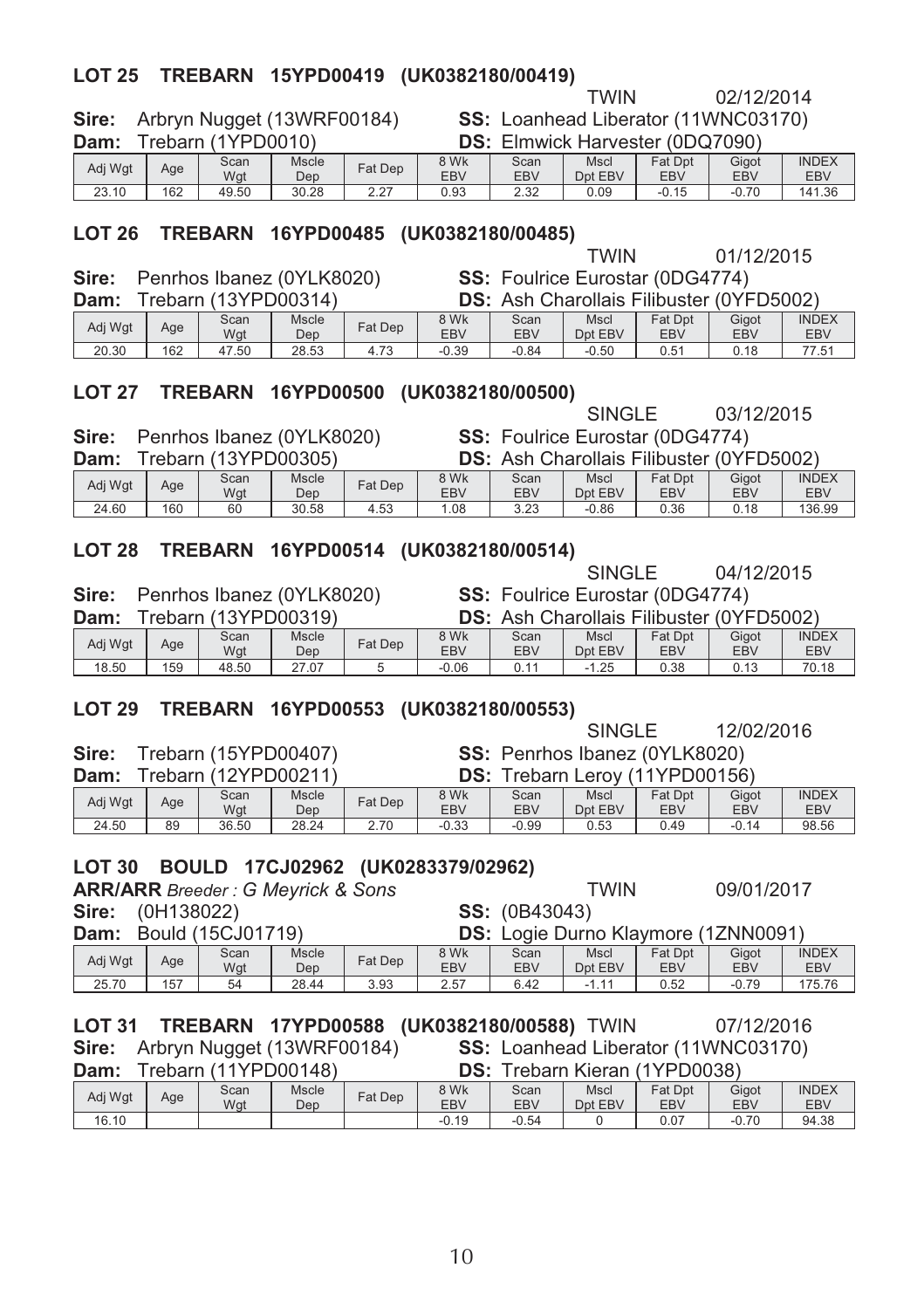#### LOT 32 TREBARN 17YPD00597 (UK0382180/00597) TRIPLET

**Sire:** Artnagullion (16ZGQ02921)

/2016 ) **SS:** Riverdale Preacher (15ZEG00190)

| Dam:    |     | ˈrebarn (12YPD00218) |                     |         | DS:                |                    |                 | Mortimer Jazzy Jeff (0HH9095) |              |                            |
|---------|-----|----------------------|---------------------|---------|--------------------|--------------------|-----------------|-------------------------------|--------------|----------------------------|
| Adj Wgt | Age | Scan<br>Wgt          | <b>Mscle</b><br>Dep | Fat Dep | 8 Wk<br><b>EBV</b> | Scan<br><b>EBV</b> | Mscl<br>Dpt EBV | Fat Dpt<br><b>EBV</b>         | Gigot<br>EBV | <b>INDEX</b><br><b>EBV</b> |
| 20.60   |     |                      |                     |         | 0.76               | 2.08               | 0.14            | $-0.27$                       | $-0.29$      | 129.70                     |

#### **- &&&**

**ARRIARR** Breeder : Mr C W Marwood & Son TWIN 10/12/2017

| Sire:   |     | Dalby Sherman (17PE05855) |              |         | <b>SS: Dalby Ranieri (16PE04907)</b>             |             |                 |                       |              |                            |
|---------|-----|---------------------------|--------------|---------|--------------------------------------------------|-------------|-----------------|-----------------------|--------------|----------------------------|
|         |     | Dam: Foulrice (16DG06164) |              |         | <b>DS:</b> Lowerve Neil's Favourite (13ZVY00661) |             |                 |                       |              |                            |
| Adi Wat | Age | Scan<br>Wat               | Mscle<br>Dep | Fat Dep | 8 Wk<br>EBV                                      | Scan<br>EBV | Mscl<br>Dot EBV | Fat Dpt<br><b>EBV</b> | Gigot<br>EBV | <b>INDEX</b><br><b>EBV</b> |
| 24.30   | 128 | 49.60                     | 29.38        | 4.07    | 2.67                                             | 7.26        | 1.05            | $-0.69$               | 1.36         | 277.94                     |

#### LOT 34 TREBARN 18YPD00632 (UK0382180/00632)

|         |     |                                                                           |       |         |            |      | <b>TWIN</b> |                                            | 09/12/2017 |              |
|---------|-----|---------------------------------------------------------------------------|-------|---------|------------|------|-------------|--------------------------------------------|------------|--------------|
|         |     | Sire: Arbryn Nugget (13WRF00184)                                          |       |         |            |      |             | <b>SS:</b> Loanhead Liberator (11WNC03170) |            |              |
| Dam:    |     | <b>DS:</b> Rockvilla Lord of the Ring (11VV00484)<br>Trebarn (13YPD00325) |       |         |            |      |             |                                            |            |              |
|         |     | Scan                                                                      | Mscle | Fat Dep | 8 Wk       | Scan | Mscl        | Fat Dpt                                    | Gigot      | <b>INDEX</b> |
| Adj Wgt | Age | Wat                                                                       | Dep   |         | <b>EBV</b> | EBV  | Dpt EBV     | <b>EBV</b>                                 | EBV        | <b>EBV</b>   |
| 23      | 145 | 48                                                                        | 26.82 | 2.57    | 2.01       | 4.94 | $-0.79$     | 0.29                                       | $-0.10$    | 180.95       |

#### LOT 35 TREBARN 18YPD00635 (UK0382180/00635)

**Sire:** Artnagullion (16ZGQ02921)

**Dam:** Trebarn (16YPD00553)

) **SS:** Riverdale Preacher (15ZEG00190)

| ------  | .   | ---  | ------       |                        |            | ------     | .       | -----      |         |              |
|---------|-----|------|--------------|------------------------|------------|------------|---------|------------|---------|--------------|
| Adj Wgt |     | Scan | <b>Mscle</b> | Fat Dep                | 3 Wk       | Scan       | Mscl    | Fat Dpt    | Gigot   | <b>INDEX</b> |
|         | Age | Wgt  | Dep          |                        | <b>EBV</b> | <b>EBV</b> | Dpt EBV | <b>EBV</b> | EBV     | <b>EBV</b>   |
| 18.80   | 144 | 40   | 29.25        | <b>CP C</b><br>د . ا ب | 0.59       | . 45       | 0.97    | $-0.25$    | $-0.32$ | 138.97       |

#### LOT 36 TREBARN 18YPD00642 (UK0382180/00642)

**Sire:** Foulrice Rachamin (16DG06107) **SS:** Dalby Mount Aloe (12PE01524)

| Dam:    |     | ˈrebarn (16YPD00531) |                     | DS:<br>Trebarn L. |                    |             | (15YPD00407)     |                       |                     |                            |
|---------|-----|----------------------|---------------------|-------------------|--------------------|-------------|------------------|-----------------------|---------------------|----------------------------|
| Adj Wgt | Age | Scan<br>Wgt          | <b>Mscle</b><br>Dep | Fat Dep           | 8 Wk<br><b>EBV</b> | Scan<br>EBV | Mscl<br>Dpt EBV  | Fat Dpt<br><b>EBV</b> | Gigot<br><b>EBV</b> | <b>INDEX</b><br><b>EBV</b> |
| 19.50   | 147 | 46                   | 32.01               | 2.47              | 1.32               | 3.90        | 1.8 <sup>1</sup> | 0.10                  | 0.50                | 216.06                     |

#### LOT 37 TREBARN 18YPD00646 (UK0382180/00646)

**Sire:** Arbryn Nugget (13WRF00184)

TWIN 07/12/2017 **SS:** Loanhead Liberator (11WNC03170)

#### S: Ash Charollais Filibuster (0YFD5002)

| Frebarn (13YPD00312)<br>Dam: |     |             |              | DS:<br>Ash Charollais Filibuster (0YFD5002) |             |                    |                 |                              |              |                     |
|------------------------------|-----|-------------|--------------|---------------------------------------------|-------------|--------------------|-----------------|------------------------------|--------------|---------------------|
| Adj Wgt                      | Age | Scan<br>Wgt | Mscle<br>Dep | Fat Dep                                     | 8 Wk<br>EBV | Scan<br><b>EBV</b> | Mscl<br>Dpt EBV | <b>Fat Dpt</b><br><b>EBV</b> | Gigot<br>EBV | <b>INDEX</b><br>EBV |
| 20                           | 147 | 44          | 27.20        | 2.90                                        | 0.89        | 2.23               | $-0.48$         | 0.38                         | $-0.84$      | 137.37              |

#### LOT 38 TREBARN 18YPD00651 (UK0382180/00651)

|         |     |                    |                                  |         |                    |                                            | <b>TWIN</b>     |                       | 08/12/2017          |                            |
|---------|-----|--------------------|----------------------------------|---------|--------------------|--------------------------------------------|-----------------|-----------------------|---------------------|----------------------------|
|         |     |                    | Sire: Arbryn Nugget (13WRF00184) |         |                    | <b>SS:</b> Loanhead Liberator (11WNC03170) |                 |                       |                     |                            |
| Dam:    |     | Trebarn (1YPD0010) |                                  |         |                    | <b>DS:</b> Elmwick Harvester (0DQ7090)     |                 |                       |                     |                            |
| Adj Wgt | Age | Scan<br>Wgt        | Mscle<br>Dep                     | Fat Dep | 8 Wk<br><b>EBV</b> | Scan<br>EBV                                | Mscl<br>Dpt EBV | Fat Dpt<br><b>EBV</b> | Gigot<br><b>EBV</b> | <b>INDEX</b><br><b>EBV</b> |
| 15.90   | 146 | 42.50              | 26.49                            | 2.87    | $-0.03$            | $-0.18$                                    | $-0.65$         | 0.34                  | $-0.70$             | 87.32                      |

TWIN 10/12/2017

**DS:** Trebarn (15YPD00407)

TWIN 07/12/2017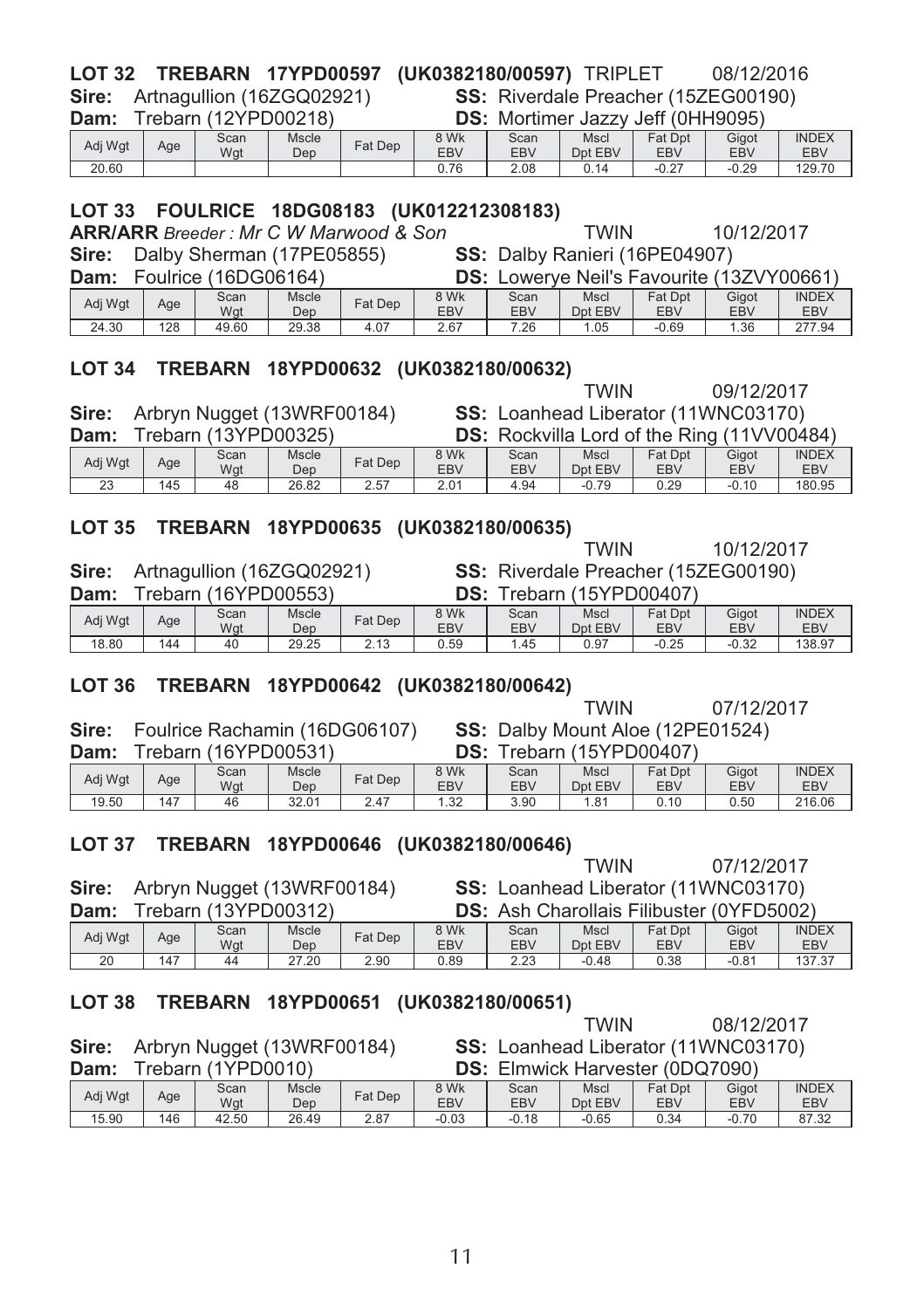#### LOT 39 TREBARN 18YPD00653 (UK0382180/00653)

|  |                             | Sire: Foulrice Rachamin (16DG06107) |
|--|-----------------------------|-------------------------------------|
|  | $Dam:$ Trebarn (14YPD00362) |                                     |

SINGLE SS: Dalby Mount Aloe (12PE01524) DS: Arbryn Nugget (13WRE00184)

| Dann.   | 11 <del>c</del> uaill 11 + 11 |             | <b>DUUJUZI</b>      |                |             |                    |                 | $\overline{D}$        |                     |                            |
|---------|-------------------------------|-------------|---------------------|----------------|-------------|--------------------|-----------------|-----------------------|---------------------|----------------------------|
| Adj Wgt | Age                           | Scan<br>Wgt | <b>Mscle</b><br>Dep | <b>Fat Dep</b> | 8 Wk<br>EB\ | Scan<br><b>EBV</b> | Mscl<br>Dpt EBV | Fat Dpt<br><b>EBV</b> | Gigot<br><b>EBV</b> | <b>INDEX</b><br><b>EBV</b> |
| 24.80   | 146                           | 43          | 28.72               | 0.93           | 0.45        | .30                | 1.19            | $-0.78$               | 0.54                | 143.93                     |

#### LOT 40 TREBARN 18YPD00661 (UK0382180/00661)

SINGLE 11/12/2017

08/12/2017

Foulrice Rachamin (16DG06107) Sire: Dam: Edstaston (14TG00354)

SS: Dalby Mount Aloe (12PE01524) DS: Camp House Kerrching (17AR0006)

| -----   |     |             | ---<br>$\sim$ . The contract of the contract of the contract of the contract of the contract of the contract of the contract of the contract of the contract of the contract of the contract of the contract of the contract of the co |           |             |                    |                 |                |                          |                            |
|---------|-----|-------------|----------------------------------------------------------------------------------------------------------------------------------------------------------------------------------------------------------------------------------------|-----------|-------------|--------------------|-----------------|----------------|--------------------------|----------------------------|
| Adi Wat | Age | Scan<br>Wgt | <b>Mscle</b><br>Dep                                                                                                                                                                                                                    | $Fat$ Dep | 8 Wk<br>EBV | Scan<br><b>EBV</b> | Mscl<br>Dpt EBV | Fat Dpt<br>EBV | Gigot<br>EB <sub>V</sub> | <b>INDEX</b><br><b>EBV</b> |
| 17.90   | 143 | 43.50       | 31.98                                                                                                                                                                                                                                  | .60       | 0.63        | 2.08               | າ າາ<br>2.02    | $-0.57$        | 1.06                     | 209.18                     |

### **Shearling Ewes**

#### N P & J R OSBORNE (TREBARN)

#### LOT 41 TREBARN 19YPD00701 (UK0382180/00701)

|         |                                                               |                                        |              |         |                                            |                    | SINGLE          |                       | 03/12/2018   |                     |  |
|---------|---------------------------------------------------------------|----------------------------------------|--------------|---------|--------------------------------------------|--------------------|-----------------|-----------------------|--------------|---------------------|--|
|         |                                                               | <b>Sire:</b> Artnagullion (16ZGQ02921) |              |         | <b>SS:</b> Riverdale Preacher (15ZEG00190) |                    |                 |                       |              |                     |  |
| Dam:    | <b>DS:</b> Arbryn Nugget (13WRF00184)<br>Trebarn (15YPD00419) |                                        |              |         |                                            |                    |                 |                       |              |                     |  |
| Adi Wat | Age                                                           | Scan<br>Wgt                            | Mscle<br>Dep | Fat Dep | 8 Wk<br><b>EBV</b>                         | Scan<br><b>EBV</b> | Mscl<br>Dpt EBV | Fat Dpt<br><b>EBV</b> | Giaot<br>EBV | INDE)<br><b>EBV</b> |  |
| 2540    |                                                               |                                        |              |         | 1 73                                       | 4.52               | 0.57            | $-0.51$               | -0.60        | 18186               |  |

#### LOT 42 TREBARN 19YPD00702 (UK0382180/00702)

**SINGLE** 03/12/2018

Sire: Arbryn Nugget (13WRF00184)  $D<sub>2</sub>$ m: Troborn (13VDD00312)

SS: Loanhead Liberator (11WNC03170) DS: Ach Charollais Filibustor (OVED5002)

**TWIN** 

**TWIN** 

| Dann.   |     | 1100a111 110 1 F DUUO 14 F |              |         |             | <b>DJ.</b> ASIL UHALVIIAIS I IIIDUSTEI TUTT DJUUZT |                 |                |                          |                     |
|---------|-----|----------------------------|--------------|---------|-------------|----------------------------------------------------|-----------------|----------------|--------------------------|---------------------|
| Adj Wgt | Age | Scan<br>Wgt                | Mscle<br>Dep | Fat Dep | 8 Wk<br>EBV | Scan<br><b>EBV</b>                                 | Mscl<br>Dpt EBV | Fat Dpt<br>EBV | Gigot<br>EB <sub>V</sub> | <b>INDEX</b><br>EBV |
| 25      |     |                            |              |         | 0.84        | .40<br>ے ، ے                                       | $-0.14$         | 0.13           | $-0.84$                  | 139.28              |

#### LOT 43 TREBARN 19YPD00705 (UK0382180/00705)

Sire: Foulrice Rachamin (16DG06107) Dam: Bould (17C 102962)

SS: Dalby Mount Aloe (12PE01524)  $DS: (0H138022)$ 

| <b>Pani</b> |     | <b>DUCTO THE COULD LATE</b> |                     |         |             | $\mathbf{C}$ . $\mathbf{C}$ . $\mathbf{C}$ |                 |                |              |                                 |
|-------------|-----|-----------------------------|---------------------|---------|-------------|--------------------------------------------|-----------------|----------------|--------------|---------------------------------|
| Adj Wgt     | Age | Scan<br>Wat                 | <b>Mscle</b><br>Dep | Fat Dep | 8 Wk<br>EB\ | Scan<br>EBV                                | Mscl<br>Dpt EBV | Fat Dpt<br>EBV | Gigot<br>EB\ | <b>INDEX</b><br>EB <sub>V</sub> |
| 24.10       |     |                             |                     |         | 2.03        | 5.47                                       | 0.54            | 0.04           | 0.24         | 203.27                          |

#### LOT 44 TREBARN 19YPD00706 (UK0382180/00706)

05/12/2018

Sire: Foulrice Rachamin (16DG06107) Dam: Bould (17C.102962)

SS: Dalby Mount Aloe (12PE01524)  $DS: (0H1, 38022)$ 

| -------- | ------- | .<br>-------- |              |         | ---            | ----------         |                 |                            |              |                            |
|----------|---------|---------------|--------------|---------|----------------|--------------------|-----------------|----------------------------|--------------|----------------------------|
| Adj Wgt  | Age     | Scan<br>Wgt   | Mscle<br>Dep | Fat Dep | 8 Wk<br>EBV    | Scan<br><b>EBV</b> | Mscl<br>Dpt EBV | Fat Dpt<br>EB <sub>V</sub> | Gigot<br>EB\ | <b>INDEX</b><br><b>EBV</b> |
| 26       |         |               |              |         | $0 -$<br>ا ق.ع | 6.28               | 0.54            | 0.04                       | 0.24         | 217.74                     |

05/12/2018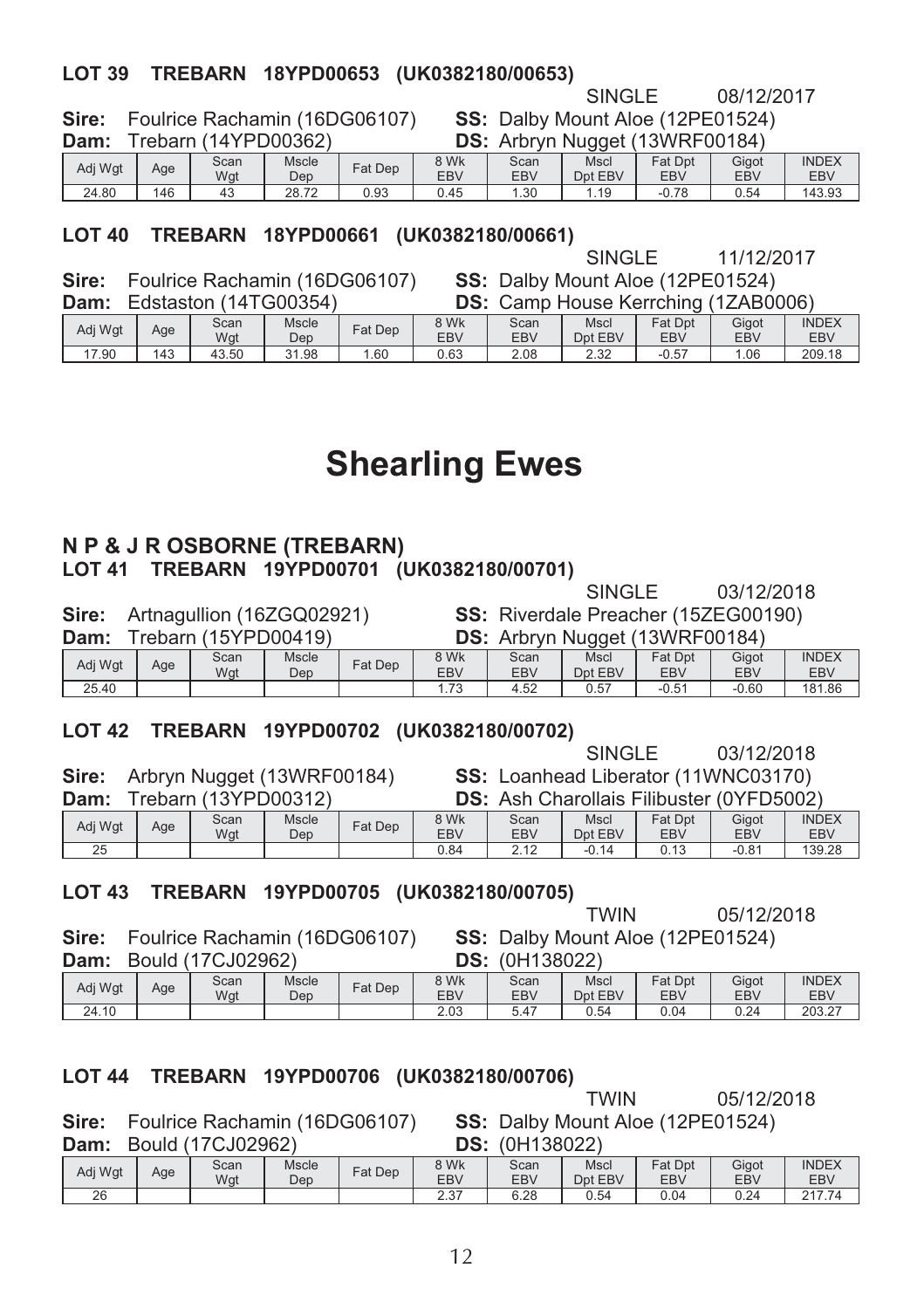**Sire:** Arbryn Nugget (1 3WRF001

| JII <del>c</del> . | AIDI JII NUYYO LI JIVIN OO ID |  |
|--------------------|-------------------------------|--|
| า                  | Traharn (19VDD00919)          |  |

| Dam: |  |  | Trebarn (12YPD00212) |  |
|------|--|--|----------------------|--|
|      |  |  |                      |  |

|  | Sire: Arbryn Nugget (13WRF00184 |  |
|--|---------------------------------|--|

|  | LOT 50 TREBARN 19YPD00726 ( |  |
|--|-----------------------------|--|

Dam:

|  | $\frac{1}{2}$ Outling than all $\frac{1}{2}$ to DOVU to $\frac{1}{2}$ | uu. |
|--|-----------------------------------------------------------------------|-----|
|  | Trebarn (16YPD00514)                                                  | DS: |

|            | barn (16YPD00514) |              |         | <b>DS:</b> Penrhos Ibanez (0YLK8020) |             |                 |                       |                     |                     |  |
|------------|-------------------|--------------|---------|--------------------------------------|-------------|-----------------|-----------------------|---------------------|---------------------|--|
| <b>\ge</b> | Scan<br>Wgt       | Mscle<br>Dep | Fat Dep | 8 Wk<br>EBV                          | Scan<br>EBV | Mscl<br>Dpt EBV | <b>Fat Dpt</b><br>EBV | Gigot<br><b>EBV</b> | INDE)<br><b>EBV</b> |  |

|                  | TWIN                                       | 04/12/201 |
|------------------|--------------------------------------------|-----------|
| n (16ZGQ02921) . | <b>SS:</b> Riverdale Preacher (15ZEG00190) |           |

Mscle Fat Dep 8 Wk<br>
Dep Fat Dep EBV<br>
1.62 - - - $\sim$  1

#### LOT 48 TREBARN 19YPD00720 (UK0382180/00720)

**Sire:** Artnagullion (16ZGQ02921

 $\frac{60}{100}$ 

**Dam:** Trebarn (1

Adi Wat Age Scan

-

25.90

 $\overline{2}$ 

### 7YPD00587) **DS:** Arbryn Nugget (13WRF00184)

#### LOT 49 TREBARN 19YPD00724 (UK0382180/00724)

**Sire:** Foulrice Rachamin (16DG06107) **SS:** Dalby Mount Aloe (12PE01524)

|           |                         | <b>DS:</b> Penrhos Ibanez (0YLK8020) |  |  |
|-----------|-------------------------|--------------------------------------|--|--|
| $Q$ $M/L$ | $C_{\alpha\alpha\beta}$ | $Mod \quad LefDnt \quad Ciaat$       |  |  |

| Adj Wgt | Age | Scan<br>Wgt | <b>Mscle</b><br>Dep | Fat Dep | 8 Wk<br>EBV | Scan<br>EBV | Mscl<br>EBV<br>Dpt | Fat<br>Dpt<br><b>EBV</b> | Gigot<br>EBV | <b>INDEX</b><br>EB\ |
|---------|-----|-------------|---------------------|---------|-------------|-------------|--------------------|--------------------------|--------------|---------------------|
| 21.90   |     |             |                     |         | 0.85        | 2.64        | 0.47               | $-0.03$                  | 70<br>U. / I | 156.17              |

#### **-**OT 50 TREBARN 19Y 00726 (UK0382180/00726)

| Dam:    | rebarn | (12YPD00212) |              |         | DS:                |                    |                 | Mortimer Jazzy Jeff (0HH9095) |                     |                            |
|---------|--------|--------------|--------------|---------|--------------------|--------------------|-----------------|-------------------------------|---------------------|----------------------------|
| Adj Wgt | Age    | Scan<br>Wgt  | Mscle<br>Dep | Fat Dep | 8 Wk<br><b>EBV</b> | Scan<br><b>EBV</b> | Mscl<br>Dpt EBV | <b>Fat Dpt</b><br>EBV         | Gigot<br><b>EBV</b> | <b>INDEX</b><br><b>EBV</b> |
| 23.40   |        |              |              |         | 0.15               | 0.25               | $-0.28$         | 0.31                          | $-0.51$             | 111.02                     |
|         |        |              |              |         |                    |                    |                 |                               |                     |                            |

#### LOT 51 TREBARN 19YPD00727 (UK0382180/00727)

**Sire:** Artnagullion (16ZGQ02921

| Dam:    |     | 「rebarn (17YPD00588) |                     |         | DS:                |             |                 | Arbryn Nugget (13WRF00184) |                     |                     |
|---------|-----|----------------------|---------------------|---------|--------------------|-------------|-----------------|----------------------------|---------------------|---------------------|
| Adj Wgt | Age | Scan<br>Wgt          | <b>Mscle</b><br>Dep | Fat Dep | 8 Wk<br><b>EBV</b> | Scan<br>EBV | Mscl<br>Dpt EBV | Fat Dpt<br><b>EBV</b>      | Gigot<br><b>EBV</b> | <b>INDEX</b><br>EBV |
| 24.50   |     |                      |                     |         | 1.26               | 3.32        | 0.52            | $-0.40$                    | $-0.60$             | 162.37              |

TWIN 2/2018 by Mount Al 2PE01

| Sire: Foulrice Rachamin (16DG06107) |  |  | <b>SS:</b> Dalby Mount Aloe (12PE01524) |  |
|-------------------------------------|--|--|-----------------------------------------|--|
| <b>Dam:</b> Trebarn (17YPD00591)    |  |  | <b>DS:</b> Arbryn Nugget (13WRF00184)   |  |
|                                     |  |  |                                         |  |

 $4.50 0.92$ 

|  |  |  | LOT 45 TREBARN 19YPD00708 (UK0382180/00708) |
|--|--|--|---------------------------------------------|
|--|--|--|---------------------------------------------|

TWIN 2/2018 **Sire:** Foulrice Rachamin (16DG06107) **SS:** Dalby Mount Aloe (12PE01524)

TWIN

2/2018

**INDEX**  $F$ <sub>FRV</sub>

 $0.43$  205.78

2/2018

| Dam:    | rebarn . |             | (17YPD00599)        | DS:<br>Artnagullion (16ZGQ02921) |             |                    |                 |                       |              |                            |
|---------|----------|-------------|---------------------|----------------------------------|-------------|--------------------|-----------------|-----------------------|--------------|----------------------------|
| Adj Wgt | Age      | Scan<br>Wgt | <b>Mscle</b><br>Dep | Fat Dep                          | 8 Wk<br>EBV | Scan<br><b>EBV</b> | Mscl<br>Dpt EBV | Fat Dpt<br><b>EBV</b> | Gigot<br>EBV | <b>INDEX</b><br><b>EBV</b> |
| 22.50   |          |             |                     |                                  | 1.53        | +.33               | 1.19            | $-0.37$               | 0.33         | 196.96                     |

#### LOT 46 TREBARN 19YPD00710 (UK0382180/00710)

**Sire:** Artnagullion (16ZGQ02921 ) **SS:** Riverdale Preacher (15ZEG00190)

 $(1 - \sqrt{2})$ 

| Dam:    |     | 「rebarn (15YPD00401) |              |         |                    |                    |                 | <b>DS:</b> Arbryn Nugget (13WRF00184) |                     |                            |
|---------|-----|----------------------|--------------|---------|--------------------|--------------------|-----------------|---------------------------------------|---------------------|----------------------------|
| Adj Wgt | Age | Scan<br>Wgt          | Mscle<br>Dep | Fat Dep | 8 Wk<br><b>EBV</b> | Scan<br><b>EBV</b> | Mscl<br>Dot EBV | <b>Fat Dpt</b><br>EBV                 | Gigot<br><b>EBV</b> | <b>INDEX</b><br><b>EBV</b> |
| 24      |     |                      |              |         | 1 1 2              | 2.86               | 0.95            | $-0.18$                               | $-0.50$             | 172.57                     |

#### LOT 47 TREBARN 19YPD00716 (UK0382180/00716)

**Sire:** Foulrice Rachamin (1

Mscle

|            |            |         | <b>DS:</b> Arbryn Nugget (13WRF00184) |            |  |
|------------|------------|---------|---------------------------------------|------------|--|
| 8 Wk       | Scan       | Mscl    | Fat Dpt                               | Gigot      |  |
| <b>FRV</b> | <b>FRV</b> | Dot EBV | <b>FRV</b>                            | <b>FRV</b> |  |

 $-0.11$ 

| 80/00724) |         |        |
|-----------|---------|--------|
|           | $T$ $N$ | 0.1101 |

#### TWIN 04/1 2/2018

2/2018

) **SS:** Riverdale Preacher (15ZEG00190)

#### ""&&4-

84) **SS:** Loanhead Liberator (11WNC03170)

TWIN

TWIN 2/2018

13